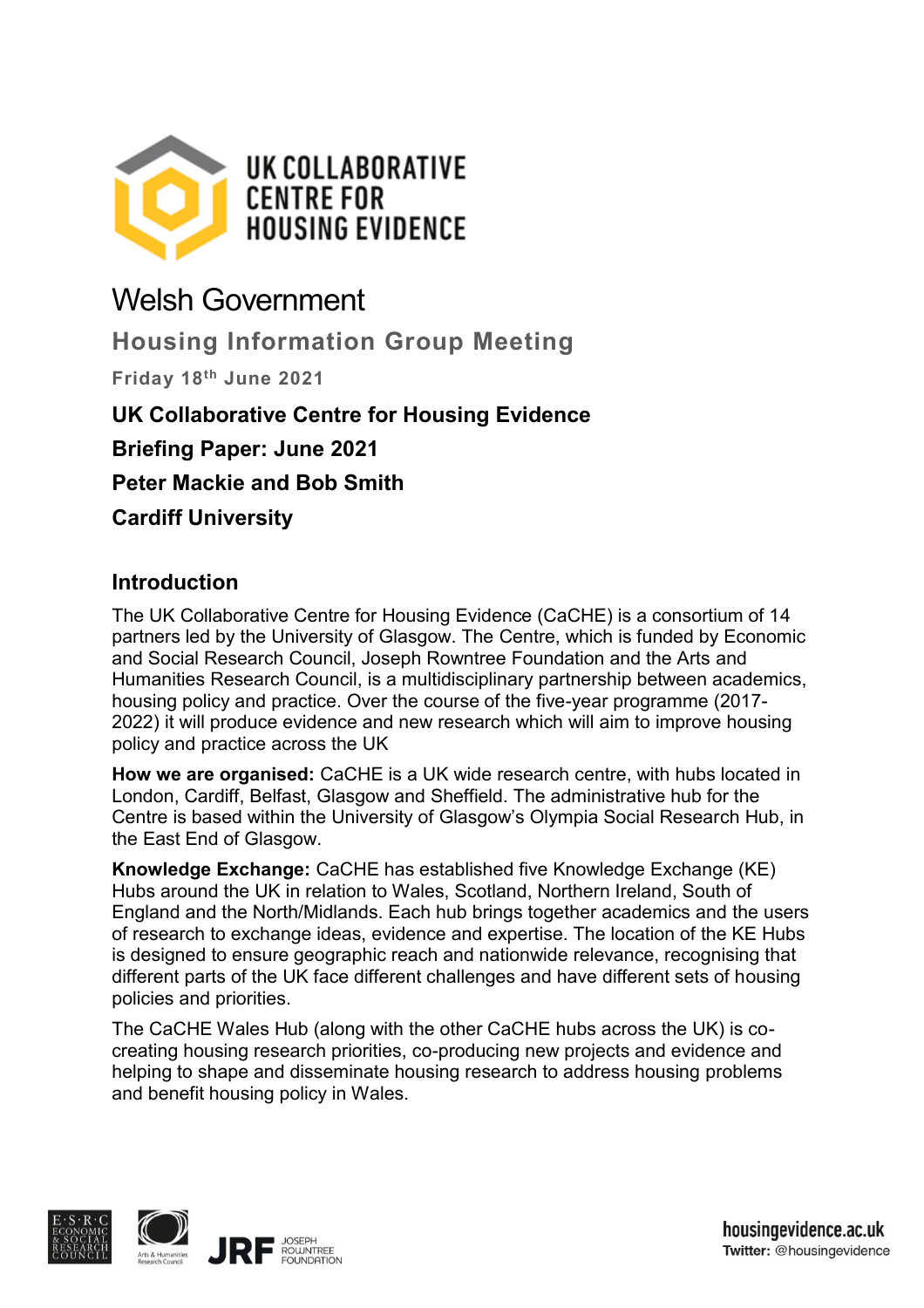# **Context**

Previous briefing papers for the Housing Information Group was presented at the May and September 2019 and September 2020 meetings. The first of these is available on the [Welsh Government website.](https://gov.wales/sites/default/files/publications/2019-06/housing-information-group-9-may-2019-uk-collaborative-centre-for-housing-evidence-briefing-paper-may-2019.pdf)

This paper outlined the objectives of CaCHE, the structure of the Centre's research (which is organised around seven themes, with CaCHE having 10 priority areas within these themes for its ongoing work). It also detailed projects completed in 2018 and the early part of 2019 and set out information about new research projects commencing in 2019.

This information is not repeated here. However, detailed information about completed projects, published reports, and ongoing and proposed research studies are all set out on the CaCHE website, the link to which is provided in the final section of this paper (Contacts for Further Information).

The purpose of this paper is to provide a summary of activities since September 2020 and to highlight published CaCHE reports and papers (including forthcoming work) which we consider of relevance to Wales.

### **Housing Policy and COVID-19**

Whilst CaCHE has worked with housing policy makers and practitioners to identify its key research priorities it has also retained a capacity to respond to changing circumstances. The COVID-19 pandemic has changed our lives, the economy and wider society. The impact on households and housing has been enormous and last year CaCHE announced a major new research project which focuses on housing policies and COVID-19 in order to better understand the challenges, how policies and interventions are changing across the UK and what all this means for a post COVID set of housing policies. The research is organised under 5 themes:

- **Homelessness**
- **Domestic abuse**
- **The economy, housing markets, incomes and housing costs**
- **Rented sector, evictions and activism**
- **Resilience and the housing system**

Across these five themes CaCHE researchers are examining policy change over a period of around 18 months (from Summer 2020 to late 2021) tracking policy developments, conducting repeat interviews with key informants and drawing on wider evidence. Below is a link to a summary of the project by Professor Ken Gibb, the Centre's Director, introducing the research. [Housing policies and the COVID-19](https://housingevidence.ac.uk/news/housing-policies-the-covid-19-pandemic/)  [pandemic](https://housingevidence.ac.uk/news/housing-policies-the-covid-19-pandemic/)

CaCHE published several interim reports in late 2020/early 2021.These are set out below.

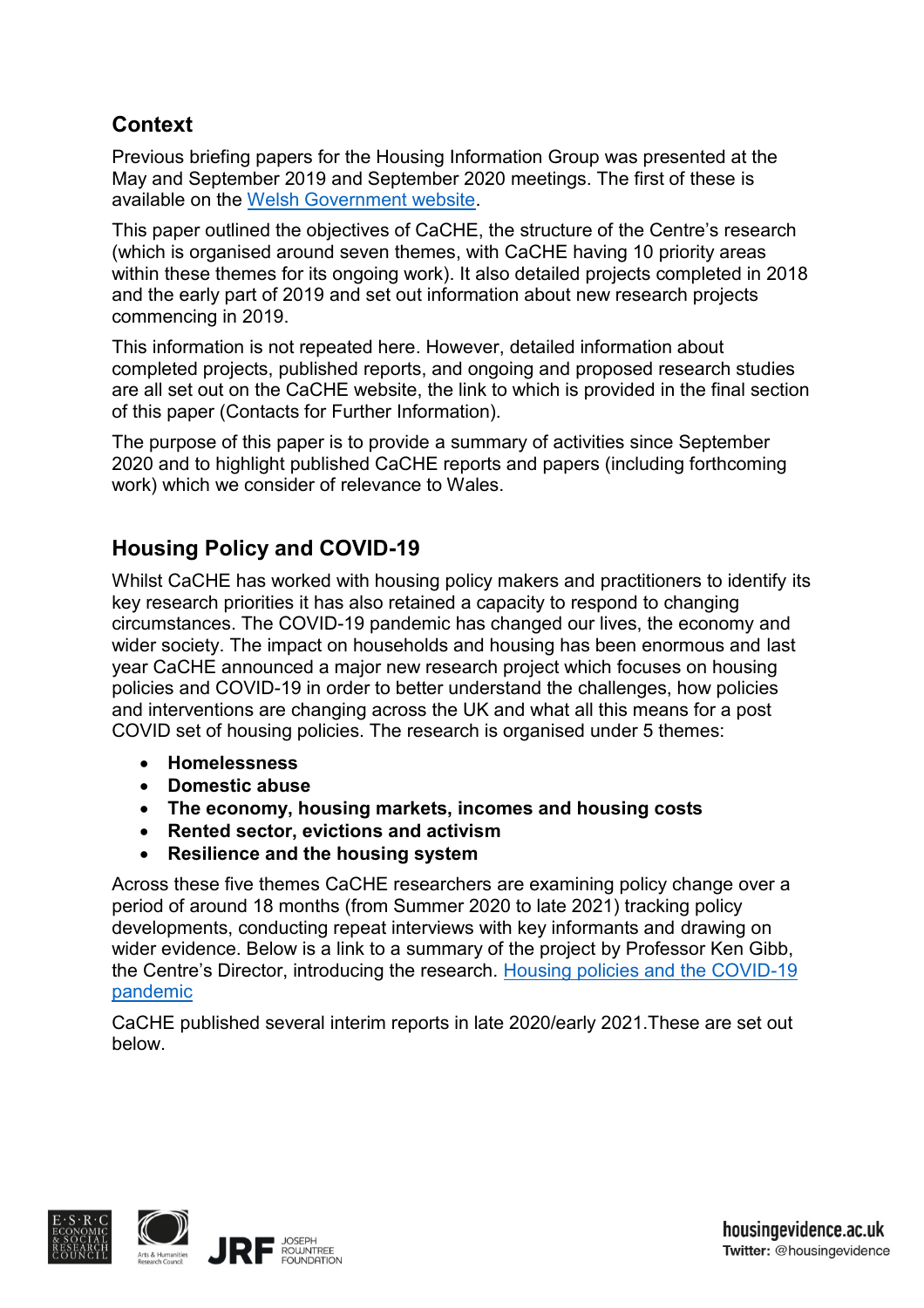[Renting During the COVID-19 Pandemic in Great Britain: The Experiences of Private](https://housingevidence.ac.uk/wp-content/uploads/2021/05/Renting-during-the-Covid-19-pandemic-in-Great-Britain-final.pdf)  **[Tenants](https://housingevidence.ac.uk/wp-content/uploads/2021/05/Renting-during-the-Covid-19-pandemic-in-Great-Britain-final.pdf)** 

[Resilience in the Housing System](https://housingevidence.ac.uk/wp-content/uploads/2021/03/Resilience-in-the-housing-system-interim-report.pdf)

[Domestic Abuse and Housing Connections and Disconnections in the Pre-COVID-19](https://housingevidence.ac.uk/wp-content/uploads/2021/02/DA-Covid-19-report.pdf)  [Policy World](https://housingevidence.ac.uk/wp-content/uploads/2021/02/DA-Covid-19-report.pdf)

[The COVID-19 Crisis Response to Homelessness in Great Britain](https://housingevidence.ac.uk/wp-content/uploads/2021/02/12544_UoG_CaCHE_Covid_Homelessness_Report-Final.pdf)

Impact of Housing Design [and Placemaking on Social Value and Well-being in the](https://housingevidence.ac.uk/wp-content/uploads/2020/10/Impact-of-housing-design-and-placemaking-Final-30.10.2020.pdf)  [Pandemic: interim report](https://housingevidence.ac.uk/wp-content/uploads/2020/10/Impact-of-housing-design-and-placemaking-Final-30.10.2020.pdf)

Members of the Wales Knowledge Exchange Hub discussed the overall project in a virtual meeting at the end of July 2020 and a paper based on the discussions was published in October last year. [Housing policies and the COVID-19 pandemic](https://housingevidence.ac.uk/wp-content/uploads/2020/10/Wales-Hub-July-2020-CaCHE-discussion-Final-Write-Up-3.pdf)

It is expected that the Centre will publish a series of final reports in relation to the COVID-19 and Housing Policy project late in 2021.

## **Other Recently Published CaCHE Research**

In addition to its new work in relation to the COVID-19 crisis CaCHE has continued to progress with its wider programme of work. The following reports and papers have been published between September 2020 and June 2021.

[Housing Policy and Poor-Quality Homes](https://housingevidence.ac.uk/wp-content/uploads/2021/05/CaCHE-Past-Present-Future-Housing-Policy.pdf)

This research was commissioned by **Ageing Better**, and is primarily an English study, but we consider many of its findings and recommendations are relevant to Wales.

[High Rise Residential Development: an international evidence review](https://housingevidence.ac.uk/wp-content/uploads/2021/04/High-rise-residential-development-InDesign-Final.pdf)

[Innovation in Housing Advice in the UK Private Rented Sector](https://housingevidence.ac.uk/wp-content/uploads/2021/03/Innovation-in-housing-advice-in-the-UK-PRS-1.pdf)

[How Taxation Varies between Owner Occupation, Private Renting, and other](https://housingevidence.ac.uk/wp-content/uploads/2021/02/European-Housing-Taxation-report-1.pdf)  [Housing Tenures in European Countries](https://housingevidence.ac.uk/wp-content/uploads/2021/02/European-Housing-Taxation-report-1.pdf)

[A Statistical Revaluation of Council Tax Subjects in Wales](https://housingevidence.ac.uk/wp-content/uploads/2021/02/Revaluation-of-council-tax-in-Wales-Final-version-February-2021.pdf)

[Improving Opportunities: How to Support Social Housing Tenants into Sustainable](https://housingevidence.ac.uk/wp-content/uploads/2020/11/Improving-Opportunities-APPG-Inquiry-full-report.pdf)  [Employment: Report to the All-Party Parliamentary Group on Housing and Social](https://housingevidence.ac.uk/wp-content/uploads/2020/11/Improving-Opportunities-APPG-Inquiry-full-report.pdf)  **[Mobility](https://housingevidence.ac.uk/wp-content/uploads/2020/11/Improving-Opportunities-APPG-Inquiry-full-report.pdf)** 

[Delivering Design Value: The Housing Design Quality Conundrum](https://housingevidence.ac.uk/wp-content/uploads/2020/12/12506_CaCHE_Delivering_Design_Main_Report_IA-1.pdf)

[Housing with Pride](https://housingevidence.ac.uk/wp-content/uploads/2020/11/Housing-with-Pride-report-1.pdf)

[Thinking Outside the Box: Exploring Innovation in Affordable Home Ownership](https://housingevidence.ac.uk/wp-content/uploads/2020/11/Thinking-outside-the-box-Exploring-innovations-in-affordable-home-ownership-Final-for-publication-11.11.20.pdf)

[Forgotten Mothers: The case for a policy focus on the Experiences of Motherhood](https://housingevidence.ac.uk/wp-content/uploads/2020/11/Motherhood-and-homelessness-policy-brief.pdf)  [and Homelessness](https://housingevidence.ac.uk/wp-content/uploads/2020/11/Motherhood-and-homelessness-policy-brief.pdf)

[Delivering More Homes and Better Places: Lessons from policy and practice in](https://housingevidence.ac.uk/wp-content/uploads/2020/10/201005-Delivering-More-Homes-and-Better-Places-October-2020.pdf)  **[Scotland](https://housingevidence.ac.uk/wp-content/uploads/2020/10/201005-Delivering-More-Homes-and-Better-Places-October-2020.pdf)** 

[The Microeconomics of Private Housing Development and Land Markets](https://housingevidence.ac.uk/publications/the-micro-economics-of-private-housing-development-and-land-markets/)

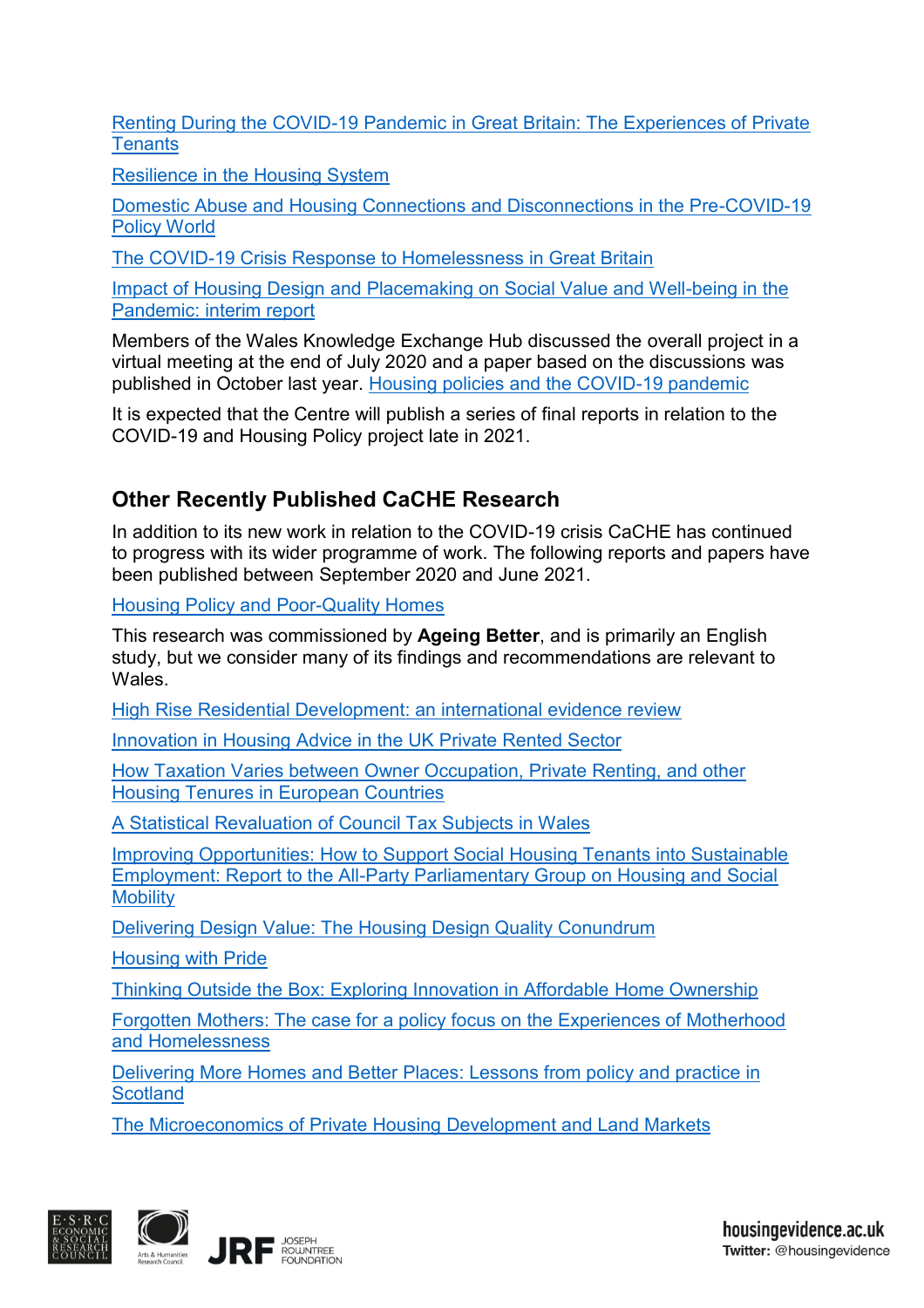CaCHE has also recently published (June 2021) a discussion paper commissioned by the Association of Local Authority Chief Housing Officers and authored by Gillian Young (Newhaven Research Scotland) on the **[Right to Adequate Housing: Are We](https://housingevidence.ac.uk/wp-content/uploads/2021/06/ALACHO-HR-PAPER.pdf)  [Focusing on What Matters?](https://housingevidence.ac.uk/wp-content/uploads/2021/06/ALACHO-HR-PAPER.pdf)** Whilst the focus of this paper is Scotland, given earlier work in Wales by CIH Cymru, Shelter Cymru and Tai Pawb (and underpinned by the research undertaken by Simon Hoffman) we believe the findings from this research are relevant to Wales.

The Statistical Revaluation of Council Tax Subjects in Wales study was part funded by Welsh Government and authored by researchers at Sheffield University/University of Adelaide. Several of the other reports have drawn upon material from Wales. We hope that many of the publications offer valuable learning for policy and practice in Wales.

### **Evidence for the Devolved Governments in Wales and Scotland, 2021-2026**

Just before the May 2021 elections in Wales and Scotland CaCHE produced separate reports highlighting CaCHE evidence with a view to promoting the use of good quality evidence in developing housing policy and practice. Both papers set out a number of priorities based on the synthesis of available evidence and made the case for housing to be seen as a system which focuses on the relationships between the different elements of the system, and which can provide a valuable tool of analysis to facilitate policy change.

[Housing in Wales: Evidence for Government 2021-2026](https://housingevidence.ac.uk/wp-content/uploads/2021/04/Welsh-paper.pdf)

[Housing in Scotland: Evidence for Government 2021-26](https://housingevidence.ac.uk/wp-content/uploads/2021/04/HousinginScotland_EvidenceforScottishGovernment_2021_26_FINAL.pdf)

CaCHE held an online webinar on 26<sup>th</sup> May 2021 on policy ideas for the Scottish and Welsh Governments (with a panel of policy makers/practitioners). The event (and brief video summaries of each paper) can be viewed on the CaCHE YouTube channel (youtube.com).

# **Other Ongoing CaCHE Research**

As well as the Housing Policies and COVID-19 research several other projects are underway. We have listed these below under the different CaCHE research themes.

#### **Choice**

Living in a small home

#### **Economy**

The potential role of modular construction in addressing systemic supply issues

### **Governance**

Are housing issues wicked issues?

Drivers of performance in social housing

Enabling community-led housing through local government

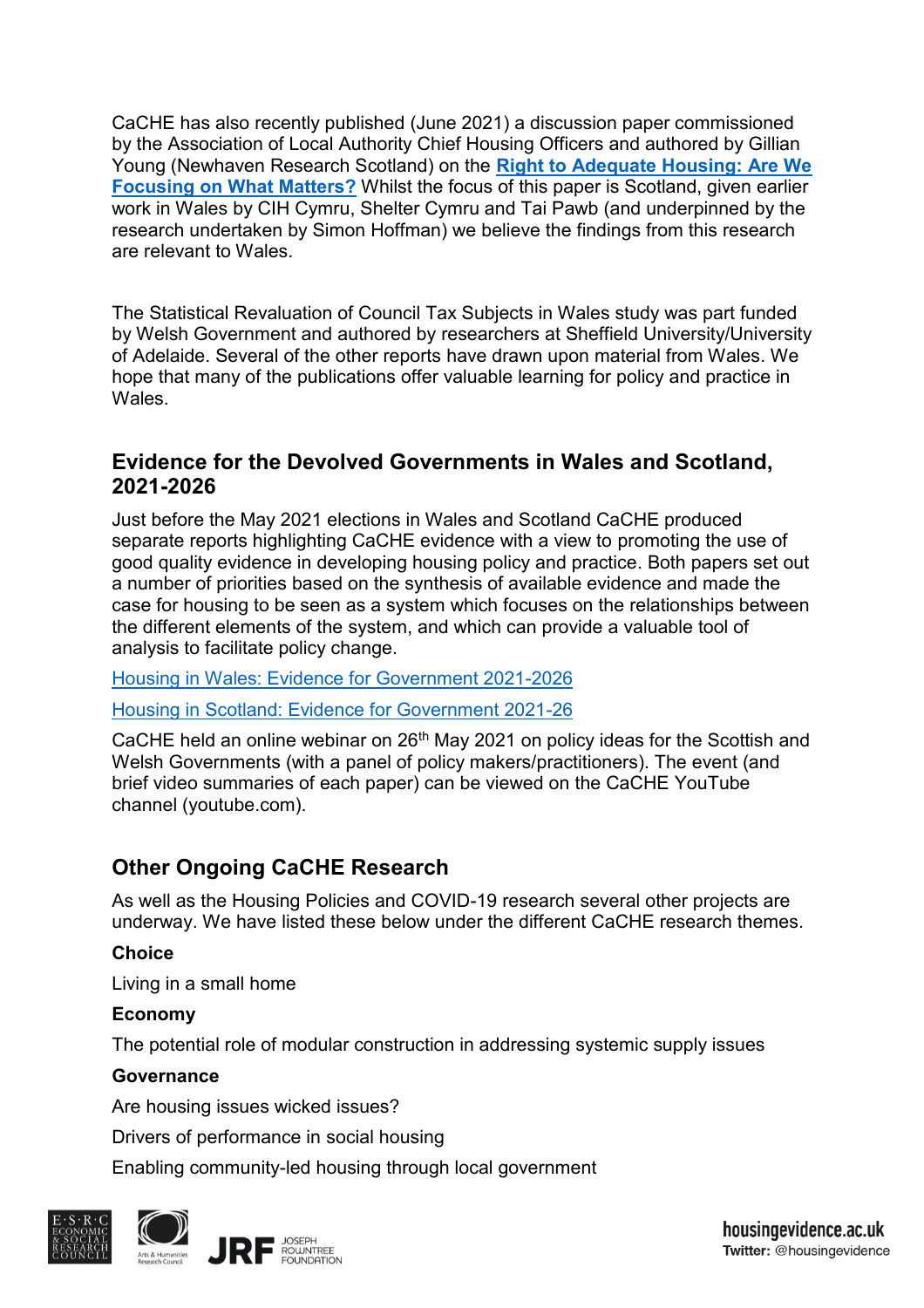Understanding approaches to private tenant participation: A scoping study (Northern Ireland)

Rent control: evidence review

 A brief article about this research was published in the January 2021 issue of **Welsh Housing Quarterly.**

#### **Wider Drivers**

The contested politics of residential space

Health and well-being in the private rented sector

Decarbonisation of the UK housing stock

#### **Cross-cutting**

Lived experience of suburbanised poverty: an international evidence review

Retrofit of pre-1919 Glasgow tenement housing: demonstration project

There is further information about individual projects on the [CaCHE website.](https://housingevidence.ac.uk/our-work/research-projects/)

### **New Research Projects 2021-2022.**

CaCHE is currently looking at a new phase of research projects to be undertaken in 2021-22. Although we are unable to provide detailed information at this stage studies are likely to include:

- Further research on design value (including post occupancy survey work)
- A study of social housing allocations policies (in collaboration with Crisis)
- The Dublin-Belfast Economic Corridor and cross-border housing markets
- Ethnic inequalities in housing policy and practice
- Leaseholders and the UK cladding scandal

Further details of these projects will be available in due course.

## **CaCHE Data Navigator**

The [CaCHE Data Navigator](https://cache-web-live.cf.ac.uk/) is a web application that enhances a researcher's ability to search, discover and download housing data related to the UK. The aim is to signal key data sources from the public and private sectors in an easy-to-use single location. The link to the data navigator is here:

There is also a [recent briefing paper published by CaCHE](https://housingevidence.ac.uk/publications/briefing-paper-uk-private-rented-sector-data/) examining key data sets to help our understanding of the private rented sector in the UK and how it is changing. The link is here: